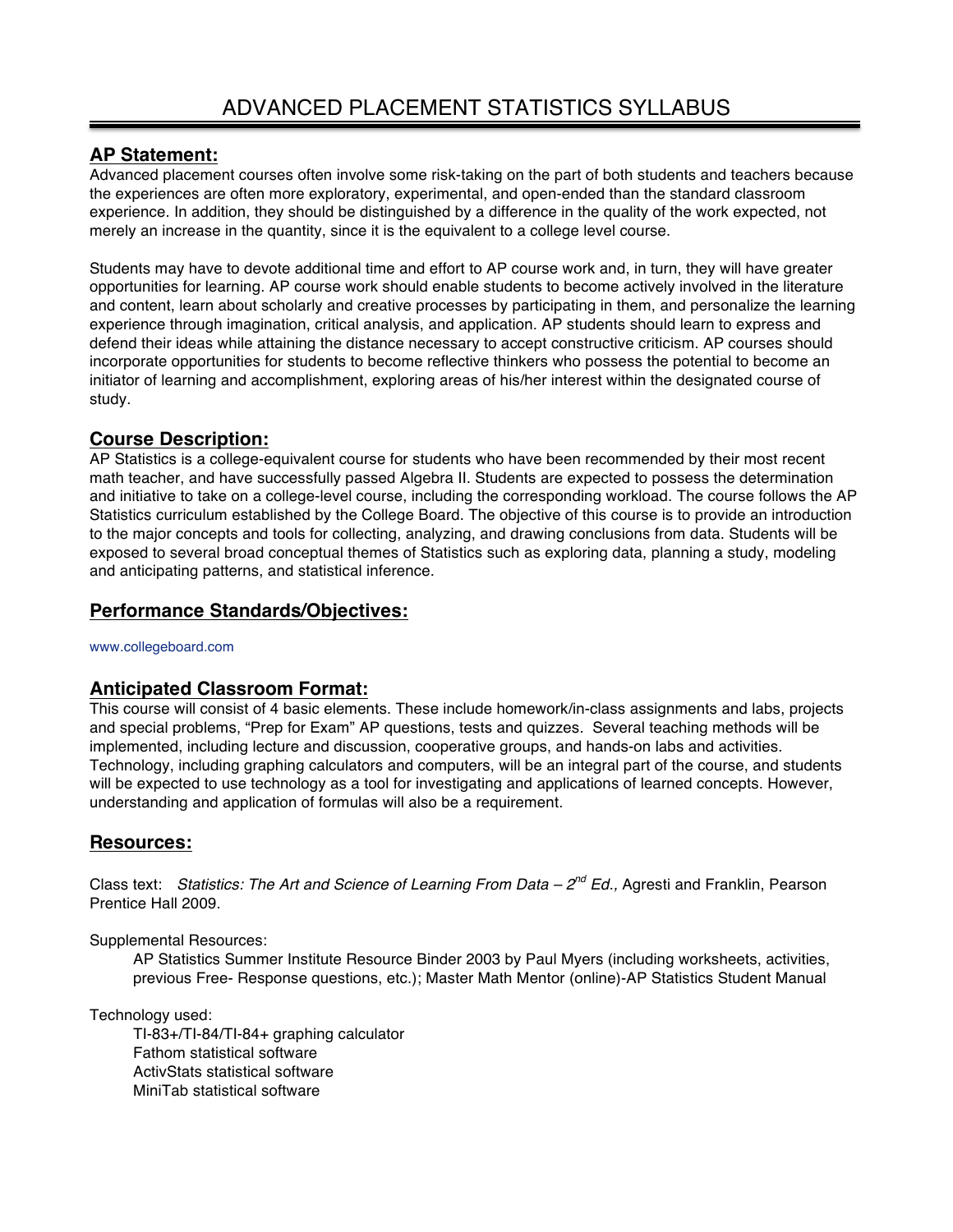| <b>Unit</b>    | <b>Time</b> | <b>Topics</b>                                                                                                                                                                                                                                                                                                                                                                                                                                                                                                                                 | <b>Resources</b>                                                                                                                                                                                                                                                                                                      |
|----------------|-------------|-----------------------------------------------------------------------------------------------------------------------------------------------------------------------------------------------------------------------------------------------------------------------------------------------------------------------------------------------------------------------------------------------------------------------------------------------------------------------------------------------------------------------------------------------|-----------------------------------------------------------------------------------------------------------------------------------------------------------------------------------------------------------------------------------------------------------------------------------------------------------------------|
| 1              | 7 weeks     | <b>Exploring and Organizing Data</b><br>Display Data w/graphs (with and without the<br>1.<br>TI-83/84/+ calculator)<br>Describe Data w/Numbers<br>2.<br>Normal Distributions (use of TI-83/84/+)<br>3.<br>4. Z (standardized distrib.) - table, TI-83/84/+<br><b>Scatterplots &amp; Correlation</b><br>5.<br>Least-squares Regression - formulas, TI-<br>6.<br>83/84/+<br>7. Transforming Data-nonlinear data<br>Categorical Data/Simpson's Paradox<br>8.                                                                                     | Chapters 1-3 (Statistics, 2 <sup>nd</sup> ed.)<br><b>Parking Lot Activity (MMM)</b><br>McDonald's Case Study Problem<br>(MMM)<br>Alligator Problem (transforming<br>nonlinear data)<br><b>Guess the correlation!</b> (Applet)<br>1997-FR #1, 6<br>2004B-FR #1<br>1999-FR #4<br>2005-FR #3<br>2000-FR #3<br>2006-FR #2 |
| $\overline{2}$ | 2 weeks     | Planning a Study/Producing Data<br>1. Design Samples<br><b>Design Experiments</b><br>2.<br>3.<br>Simulate Experiments (Table B, ProbSim<br>and randint on TI-83/84/+)<br>Good vs. Bad Designs<br>4.<br><b>Bias and Placebo Effect</b><br>5.<br>6.<br><b>Drawing Conclusions</b>                                                                                                                                                                                                                                                               | Chapter 4 (Statistics, $2^{nd}$ ed.)<br>Population of Newton (MMM)<br><b>Survey Project</b><br>1999-FR #3<br>2004-FR #2<br>2001-FR #4<br>2006-FR #5<br>2007-FR #2<br><i>2002-FR #2</i><br>2003-FR #4                                                                                                                  |
| 3              | 7 weeks     | <b>Anticipating Patterns &amp; Probability</b><br>1. Probability Models & Distributions<br><b>General Probability Rules</b><br>2.<br><b>Discrete Random Variables</b><br>3.<br><b>Continuous Random Variables</b><br>4.<br>Means & Variances of Random Variables<br>5.<br>Binomial Distributions (use of TI-83/84/+)<br>6.<br>Geometric Distributions (use of TI-83/84/+)<br>7.<br>Sampling Distributions of Means &<br>8.<br>Proportions<br><b>CLT</b><br>9.<br>10. Law of Large Numbers<br>11. Simulations                                  | Chapters 5-7 (Statistics, 2 <sup>nd</sup> ed.)<br>Game of Craps<br>The Casino Lab<br>Plinko Activity<br>Pennsylvania Powerball Game<br>(MMM)<br>12 Days of Christmas (MMM)<br>2001-FR #2<br>2005B-FR #2<br>2002-FR #3<br>2007B-Fr #2<br>2003B-FR #2<br>2004B-FR #3                                                    |
| 4              | 9 weeks     | <b>Statistical Inference</b><br>1. Confidence Intervals (use of TI-83/84/+)<br>Tests of Significance (use of TI-83/84/+)<br>2.<br>Making a decision (calculating a p-value)<br>3.<br>Type I and Type II errors<br>4.<br>One sample t procedures<br>5.<br>6. Two sample/matched pairs t procedures<br>One sample z procedures for proportions<br>7.<br>8. Two sample z procedures for proportions<br>Chi-square (goodness of fit, homogeneity,<br>9.<br>independence)<br>10. Inference for slope of regression (how to<br>read Minitab output) | Chapters 8-12 (Statistics, $2^{nd}$ ed.)<br><b>Flipping Thumbtacks Activity</b><br>Pineapple Problem<br><b>Comparing 2 Airplane Designs</b><br>Activity<br>Population of Newton-Pt. 2<br>(MMM)<br>1997-FR #5<br>2001-FR #6<br>1998-FR #5<br>2003-FR #1, 2, 5<br>1999-FR #6<br>2007-FR #6<br>2000-FR #2<br>2007B-FR #5 |
| 5              | 4 weeks     | <b>AP Exam Review</b><br>(Practice multiple-choice tests and free-response<br>questions, applications and uses of TI-83/84/+)                                                                                                                                                                                                                                                                                                                                                                                                                 | AP Statistics $3^{rd}$ ed. By REA<br><b>Practice Tests</b><br><b>Released Exams</b>                                                                                                                                                                                                                                   |
| 6              | 2 weeks     | Post-Exam Projects - students to gather data,<br>analyze, and draw conclusions based on results.                                                                                                                                                                                                                                                                                                                                                                                                                                              | End-of-Year Project                                                                                                                                                                                                                                                                                                   |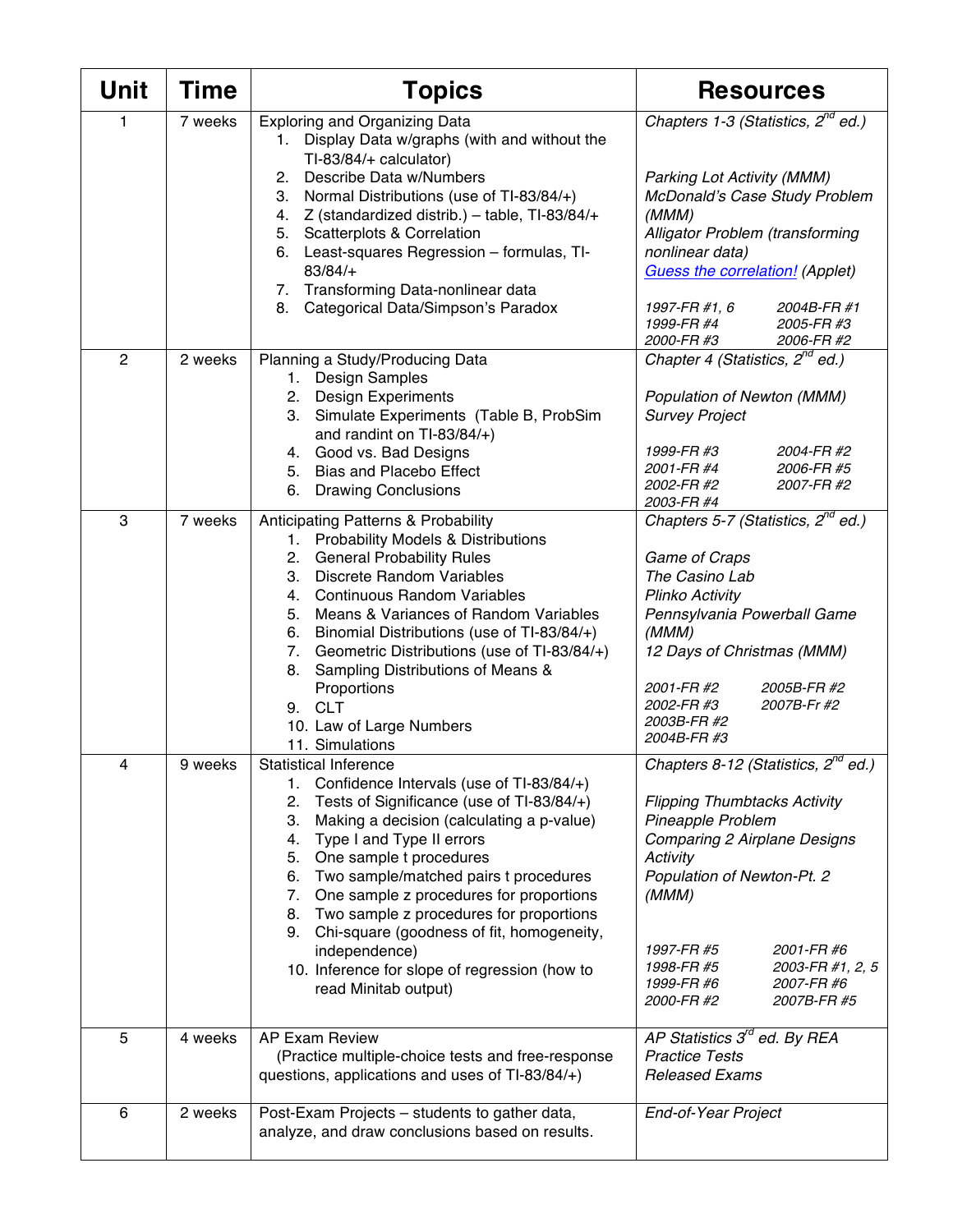## **Assessment/Evaluations/Required Student Products:**

(Note: All student work should be of college-level quality, since this is a college-equivalent class. Late work accepted due to excused absences only.)

Homework/In-class activities: Problems assigned in class are meant to help students apply concepts recently learned. Questions on the homework will be discussed in class, and it may or may not be collected for a grade. If a student is absent for an in-class lab assignment, an alternative assignment may be given at the discretion of the teacher.

Projects and "Special Problems": Projects and "Special Problems" will be assigned randomly throughout the course. These will require more time than homework assignments, and must be written in a report format. The report must include statistical evidence of all findings, and communicate clearly all information.

"Prep for Exam"/AP Questions: "Prep for Exam" problems are written in the style of the AP Exam, and are to familiarize students with the form of questions on the exam. Actual AP Exam questions from previous years will also be assigned, with the intent of preparing students for the exam. Both of these will require more time than the average homework assignment, but if given serious effort, will result in the students being better prepared for the exam.

Tests/Quizzes: Tests will be given at the end of each chapter. They will be a combination of multiple choice questions and short answer, similar to the AP Exam. Quizzes will be given at random and are usually unannounced. For this reason, students must be prepared DAILY. Note: It is expected that all students will take the AP Exam. If you do not plan on taking the AP Exam, please notify me immediately.

**Attendance:** Attendance cannot be emphasized enough in this class. Because of the fast pace of this course, missing one class period can be CRUCIAL to the student's understanding and success. Attendance will be monitored, and if necessary, a student and/or parent conference may be recommended.

### **Grading Plan:**

Evaluation will be done using the following breakdown:

| Homework (daily work, special problems, labs, etc.) | 10%    |
|-----------------------------------------------------|--------|
| Tests and Quizzes                                   | $90\%$ |

### **Strategies for Student Learning:**

These research proven strategies have a strong effect on student achievement; therefore, in this math class, students will:

- Identify similarities and differences
- Summarize and take notes
- Reinforce effort and provide recognition
- Complete homework / practice
- Represent in nonlinguistic manners
- Learn cooperatively
- Set objectives and provide feedback
- Generate and test hypotheses
- Answer questions, cues, and create advance organizers